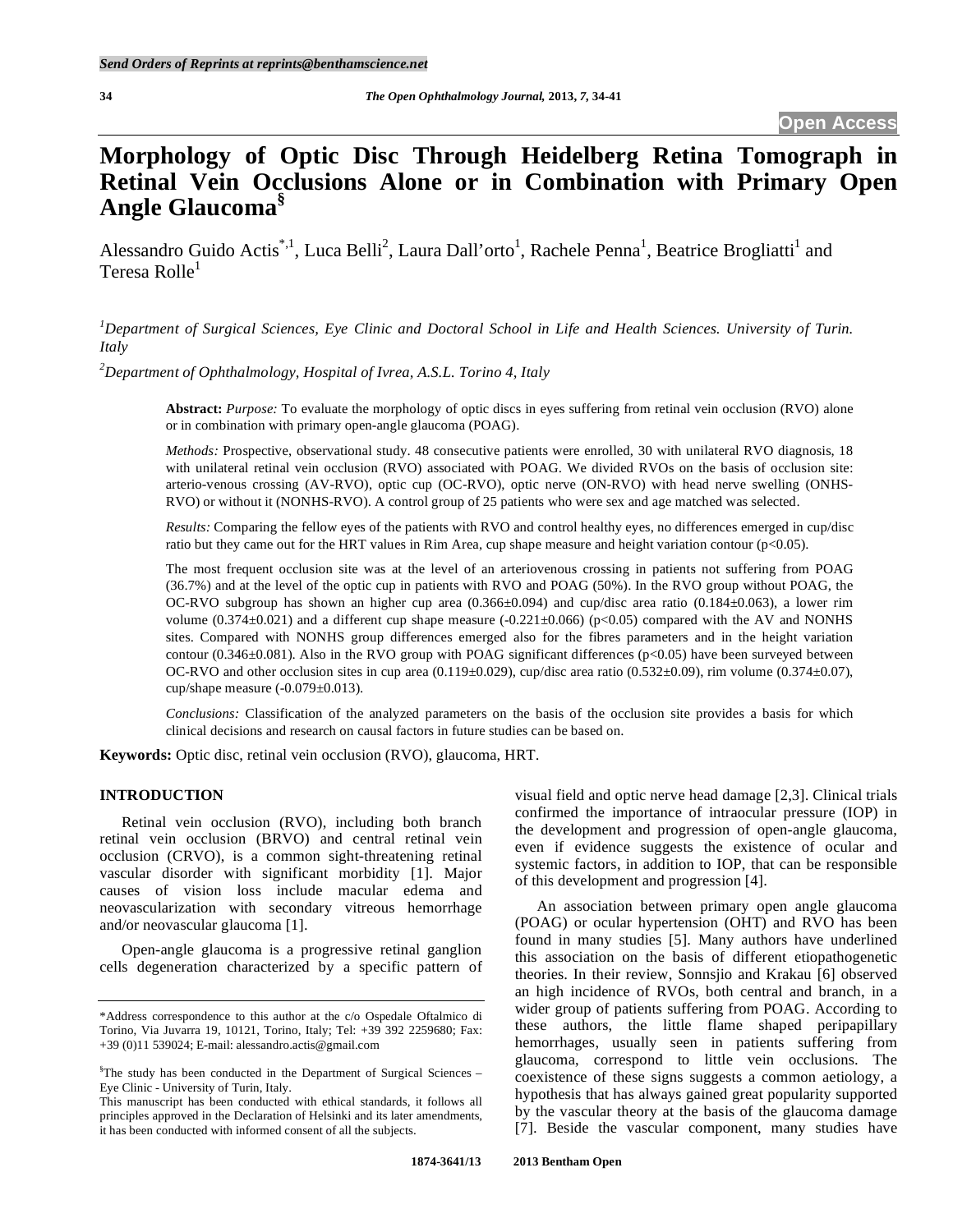suggested that alterations of the normal anatomy of the optic nerve head could cause a site particularly susceptible to the vein occlusion.

 So it can be useful to analyze the optic disc morphologic features in subjects suffering from a retinal vein occlusion, also combined with the diagnosis of primary open-angle glaucoma, with the aim to understand if some anatomic features are associated or not to a determinate occlusion site.

Purposes of our study are:

- to evaluate morphology of the optic disc in eyes suffering from RVO also combined with the diagnosis of POAG;
- to search possible differences in the optic disc parameters studied through the imaging supplied by the HRT II (Heidelberg Retina Tomograph – Heidelberg Engineering – Germany) between the fellow eyes suffering from RVO (not suffering from glaucoma) and a control group of healthy eyes; between the different occlusion sites and finally to study optic disc morphology in the group of patients with papillary edema;
- to define if some morphologic features of the optic disc can or not suggest an etiopathogenetic relation with the retinal vein occlusions considering both the occlusion site and the POAG presence.

## **MATERIALS AND METHODOLOGY**

 The study has been carried out on a group of patients with retinal vein occlusion diagnosis sent to our Ophthalmologic Clinic in the last 5 years.

 The study has been conducted with ethical standards, it followed all principles approved in the Declaration of Helsinki and its later amendments, it has been conducted with written informed consent of all the subjects.

 48 consecutive patients with diagnosis of unilateral RVO have been included. 18 among them presented a positive clinical history for POAG.

 Patients were classified as having POAG when they had a typical glaucomatous visual field, possibility of typical abnormal optic nerve head (before RVO diagnosis), open angle at gonioscopy, IOP > 21 mmHg with no treatment and no clinically apparent secondary cause for their glaucoma [2,3]. Visual fields have been assessed by an Humphrey Field Analyzer 750 (HFA, Humphrey, Inc, San Leandro, CA, USA), 24-2 SITA (Swedish Interactive Threshold Algorithm) standard. A glaucomatous visual field defect was defined as:

- three adjacent points depressed by 5 dB, with one of the points depressed by at least 10 dB or
- two adjacent points depressed by 10 dB or
- 10 dB difference across the nasal horizontal meridian in two adjacent points.

 None of the points could be edge points unless immediately above or below the nasal horizontal meridian. In addition, visual field testing was considered reliable only when false-negative and false-positive responses were less than 30% and fixation losses were less than 20% on HFA.

 Of the 48 patients included in the study, in 30 patients we diagnosed unilateral RVO and in 18 patients we diagnosed unilateral RVO and positive clinical history of POAG. We selected a control group of 25 healthy subjects (analysis of 25 eyes), age and sex matched to the group of patients with unilateral retinal vein thrombosis without POAG.

 Occlusions of the venous drainage of the retina classically have been divided into CRVO and BRVO. More recently RVOs that involve approximately half of the retina have been recognised as a distinct type of RVOs, but there is still confusion as to wheter this group are variants of BRVO or CRVO. We decided, according to Beaumont [8], to define three anatomic occlusion sites on the basis of the fluorescein angiography aspect: arteriovenous crossing (AV-RVO), optic cup (OC-RVO) and optic nerve (ON-RVO). In case of occlusion at the level of an arteriovenous crossing or of the optic cup, the point where the vein calibre changes, is well visible, unless it is obscured by hemorrhages, exudates or retinal edema. The occlusions localized at the optic nerve level have been identified by the fact that the vein enters in a dilated form into the nervous fibers. They have been subdivided in two categories, on the basis of the presence (Optic Nerve Head Swelling; ONHS-RVO) or not (Non Optic Nerve Swelling; NONHS-RVO) of optic nerve head (ONH) edema. The ONH edema is defined as a swelling of the optic nerve compared to the surrounding retina, associated to edema, exudates and hemorrhages. The simple presence of blurred margins without disc swelling was not considered a sufficient sign to include the case in the group with ONH edema.

 We excluded from our study those uncommon retinal occlusions without a precise anatomic reference point, defined "no site" RVO (7 patients). We excluded also: patients that had ocular surgery or trauma in the previous year before the study; patients that had ocular infections within 3 months before the study; pregnant or nursing women; inability to understand and/or complete the informed consent and the study; patients less than 18 years old.

All patients have been subjected to:

- complete eyes examination with measure of the intraocular pressure with Goldmann Applanation Tonometer (GAT). The IOP measure was carried out between 8:00 a.m. and 10:00 a.m.;
- fluorescein angiography test through H.R.A. (Heidelberg Retina Angiograph);
- morphologic test of the optic nerve head through HRT II (Heidelberg Retina Tomograph II).

 The HRT II is a confocal laser scanning microscope which allows the acquisition and the analysis of threedimensional images of the retinal surface at multiple focal planes. The laser source used for the scanning is a diodeslaser with wave length of 670 nm. Using confocal scanning principles, a 3-dimensional topographic image is constructed from a series of optical image sections at consecutive focal planes. The stereometric analysis of the images gives a set of parameters which describe the optic nerve head. Iester *et al*.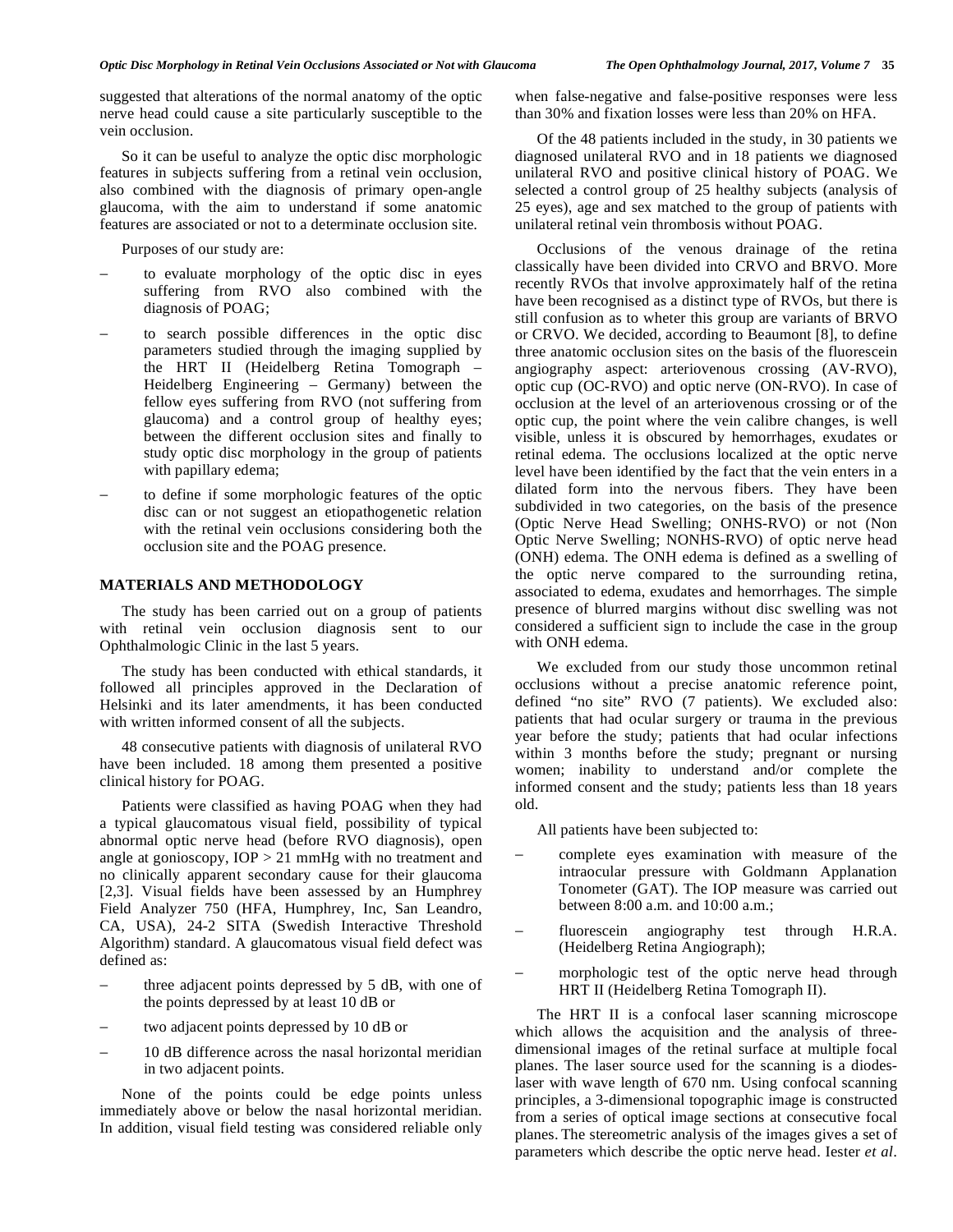[9] noted a statistically significant correlation (Pearson's r, p < 0.001) between cup area, cup/disc area ratio, rim area, rim volume, cup shape measure, and retinal nerve fibre layer cross-section area with Humphrey's visual field (Carl Zeiss Meditec, Dublin, California) mean deviation (MD) and corrected pattern standard deviation (CPSD). Multiple linear regression analysis demonstrated that rim area was the most important predictor of mean deviation and pattern standard deviation (PSD).

 For the group of patients suffering from optic nerve vein occlusion with papilla edema (ONHS-CRVO) we have used the prominence analysis protocol of the HRT software because the papilla swelling on the retinal plane doesn't allow the use of the standard processing.

 A paired *t* test between RVO and RVO associated with POAG analyzed differences in the occlusion site frequency. The comparison among the HRT parameters has been obtained with Student's *t* test and repeated-measures of ANOVA. The value of  $p < 0.05$  was considered statistically significant.

## **RESULTS**

Of the 48 patients included in the study;

- in 30 patients we diagnosed unilateral RVO (30 eyes), 17 males (56,6%) and 13 females (43,3%) with mean age of  $62,3\pm10,9$  years. The average IOP of this group was equal to  $15,5\pm1,8$  mmHg (GAT).
- in 18 patients we diagnosed unilateral RVO and positive clinical history for POAG, 10 males (55,5%)

#### **Table 1. Features of the Patients Included in the Study**

and 8 females (44,4%), mean age of  $68,5\pm7,4$  years. The average IOP of this group was  $18,8\pm2,0$  mmHg (GAT).

 We selected a control group of 25 healthy subjects (analysis of 25 eyes), 15 males (60%) and 10 females (10%) with average age 62,9±4,7 years, age and sex matched to the group of patients with unilateral retinal vein thrombosis without POAG. The average IOP of this control group was  $15,1\pm1,7$  mmHg.

 The features of the patients included in the study have been summed up in Tables **1** and **2**.

#### **Comparison Between RVO-Group and Healthy Subjects**

 We compared the 30 contralateral eyes (fellow eye) of the patients suffering from RVO without association of POAG with the 25 eyes of healthy subjects, homogeneous for sex and age.

 In Table **3** the results of the HRT parameters comparison are shown by means of the Student's test and repeated measures of ANOVA.

## **Comparison of HRT Parameters in Relation to Occlusion Sites**

 We studied the correlation between the HRT parameters in relation to the occlusion site (Tables **4** and **5**).

 In Table **4** we note a statistically significant difference  $(p<0.05)$  in four parameters in the comparison between the

|                                                                           | RVO                                     | <b>RVO Associated with POAG</b>        | <b>Healthy Controls</b>             |
|---------------------------------------------------------------------------|-----------------------------------------|----------------------------------------|-------------------------------------|
| Eyes                                                                      | 30                                      | 18                                     | 25                                  |
| Age (years $\pm SD$ )                                                     | $62.3 \pm 10.9$                         | $68.5 \pm 7.4$                         | $62.9 + 4.7$                        |
| Gender                                                                    | 17 males (56,6%),<br>13 females (43,3%) | 10 males (55,5%),<br>8 females (44,4%) | 15 males (60%),<br>10 females (40%) |
| Mean IOP ( $mmHg \pm SD$ )                                                | $15.5 + 1.82$                           | $18.8 + 2.0$                           | $15.1 \pm 1.7$                      |
| OC-RVO (occlusion at the optic disc level)                                | 6(20%)                                  | $9(50\%)$                              |                                     |
| AV-RVO (occlusion at the level of the arterovenous crossing)              | 11 (36.7%)                              | $2(11.1\%)$                            | ---                                 |
| ONHS-RVO (occlusion at the level of the optic nerve with disc edema)      | 8(26.7%)                                | 4(22.2%)                               | ---                                 |
| NONHS -RVO (occlusion at the level of the optic nerve without disc edema) | $5(16.6\%)$                             | 3(16.7%)                               |                                     |

RVO: Retinal Vein Occlusion; POAG: Primary Open Angle Glaucoma; AV-RVO: Artero-Venous crossing Retinal Vein Occlusion; OC-RVO: Optic Cup Retinal Vein Occlusion; ON-RVO: Optic Nerve Retinal Vein Occlusion with Head Nerve Swelling (ONHS-RVO) or without it (NONHS-RVO).

#### **Table 2. Mean IOP and Age Per Occlusion Site**

|           | $RVO (n=30)$ | $RVO$ and POAG (n=18) | Mean IOP ( $mmHg \pm SD$ ) | Mean Age $(Years \pm SD)$ |
|-----------|--------------|-----------------------|----------------------------|---------------------------|
| OC-RVO    | O            |                       | $18.9 \pm 5.2$             | $71.2 + 12.4$             |
| AV-RVO    | 11           |                       | $15.5 \pm 2.2$             | $68.2 + 10.5$             |
| ONHS-RVO  | Ω            |                       | $16.8 \pm 3.2$             | $58.4 \pm 7.9$            |
| NONHS-RVO |              |                       | $16.7 \pm 2.8$             | $65.4+9.3$                |

RVO: Retinal Vein Occlusion; POAG: Primary Open Angle Glaucoma; AV-RVO: Artero-Venous crossing Retinal Vein Occlusion; OC-RVO: Optic Cup Retinal Vein Occlusion; ON-RVO: Optic Nerve Retinal Vein Occlusion with Head Nerve Swelling (ONHS-RVO) or without it (NONHS-RVO).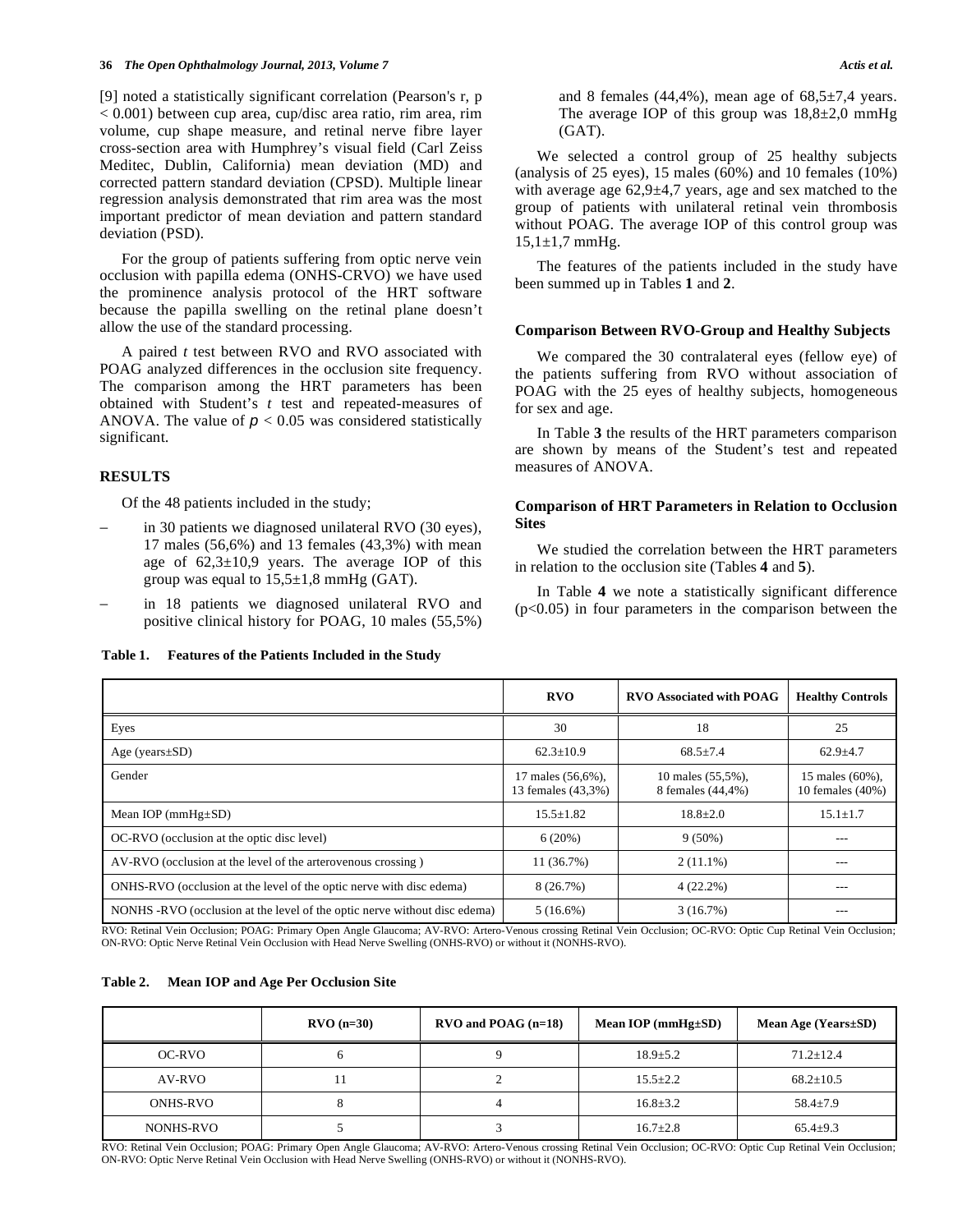|                                        | <b>Fellow Eye RVO</b> | <b>Controls</b>    | P      |
|----------------------------------------|-----------------------|--------------------|--------|
| Disk area $(mm^2 \pm sd)$              | $1.997 \pm 0.865$     | $2.121 \pm 0.973$  | 0.112  |
| Cup area $(mm^2 \pm sd)$               | $0.481 \pm 0.194$     | $0.411 \pm 0.183$  | 0.08   |
| Cup disk area ratio                    | $0.216 \pm 0.102$     | $0.188 + 0.091$    | 0.291  |
| Rim area $(mm^2 \pm sd)$               | $1.517 \pm 0.342$     | $1.708 \pm 0.41$   | 0.003  |
| Height variation contour (mm $\pm$ sd) | $0.351 \pm 0.081$     | $0.252 \pm 0.065$  | 0.001  |
| Cup volume $(mm^3 \pm sd)$             | $0.109 \pm 0.044$     | $0.056 \pm 0.012$  | 0.171  |
| Rim volume $(mm3±sd)$                  | $0.375 \pm 0.095$     | $0.458 \pm 0.113$  | 0.235  |
| Mean cup depth $(mm \pm sd)$           | $0.175 \pm 0.063$     | $0.112 \pm 0.025$  | 0.107  |
| Maximum cup depth $(mm \pm sd)$        | $0.502 \pm 0.142$     | $0.479 \pm 0.132$  | 0.08   |
| Cup shape measure                      | $-0.226 \pm 0.043$    | $-0.329 \pm 0.051$ | 0.0025 |
| Mean RNFL thickness (mm±sd)            | $0.215 \pm 0.141$     | $0.171 \pm 0.114$  | 0.29   |
| RNFL cross sectional area $(mm2±sd)$   | $1.073 \pm 0.965$     | $0.882 \pm 0.253$  | 0.31   |

|  |  | Table 3. HRT II Parameters (Mean Values±SD): Comparison Between Fellow Eye RVO and Healthy Control Group |
|--|--|----------------------------------------------------------------------------------------------------------|
|  |  |                                                                                                          |

RVO: Retinal Vein Occlusion; POAG: Primary Open Angle Glaucoma; RNFL: Retinal Nerve Fiber Layer.

Three parameters (Rim Area, Height Variation Contour and Cup Shape Measure) reached a statistically significant difference (p<0.05).

OC group and the AV group: Cup Area, Cup/Disc Ratio, Rim Volume and Cup Shape Measure. We note a statistically significant difference in seven parameters comparing the OC group and the NONHS group: Cup Area, Cup/Disc ratio, Height Variation Contour, Rim Volume, Cup Shape Measure, Mean RNLF thickness and RNFL Cross Sectional Area (CSA).

 In Table **5** we note a statistically significant difference similar to the previous one concerning the comparison between the OC group and the AV group. We note a significant difference in five parameters in the comparison between the OC group and the NONHS group: Cup Area, Cup/Disc ratio, Rim Volume, mean Cup Depth and Cup Shape Measure.

 In Figs. (**1**, **2**) the frequency of the occlusion site is depicted in the groups without or associated with POAG, respectively.

## **Analysis of ONHS-CRVO Group**

 In the group of patients suffering from vein occlusion at the optic nerve level with ONH edema, we have used the prominence analysis protocol of the HRT software (Table **6**).

 Data of this protocol supply a good description of the typical ONH edema that, among other things, can not be studied in their initial features because deeply altered from the anatomic point of view.

 This typical ONH swelling (edema) is the result of the axonal transport blockage at the level of the cribrous lamina

|  | Table 4. HRT II Parameters (Mean Values±SD) Per Occlusion Site in the RVO Group |  |  |  |  |  |  |  |
|--|---------------------------------------------------------------------------------|--|--|--|--|--|--|--|
|--|---------------------------------------------------------------------------------|--|--|--|--|--|--|--|

|                                        | $OC-RVO$           | $AV-RVO$          | $\boldsymbol{P}$<br>$OC$ vs $AV$ | <b>NONHS-RVO</b>   | P<br>OC vs NONHS |
|----------------------------------------|--------------------|-------------------|----------------------------------|--------------------|------------------|
| Disk area $(mm^2 \pm sd)$              | $2.029 \pm 0.914$  | $1.937+0.865$     | 0.15                             | $1.886 \pm 0.943$  | 0.17             |
| Cup area $(mm^2 \pm sd)$               | $0.366 \pm 0.094$  | $0.228 \pm 0.083$ | 0.01                             | $0.209 \pm 0.077$  | 0.016            |
| Cup disk area ratio                    | $0.184 \pm 0.063$  | $0.117 \pm 0.042$ | 0.005                            | $0.111 \pm 0.012$  | 0.007            |
| Rim area $(mm^2 \pm sd)$               | $1.664 \pm 0.94$   | $1.709 + 0.651$   | 0.12                             | $1.667 \pm 0.594$  | 0.15             |
| Height variation contour (mm $\pm$ sd) | $0.346 \pm 0.081$  | $0.443 \pm 0.072$ | 0.07                             | $0.502 \pm 0.045$  | 0.01             |
| Cup volume $(mm^3 \pm sd)$             | $0.055 \pm 0.016$  | $0.043 \pm 0.018$ | 0.29                             | $0.033 \pm 0.012$  | 0.45             |
| Rim volume $(mm^3 \pm sd)$             | $0.374 \pm 0.021$  | $0.503 \pm 0.043$ | 0.005                            | $0.547 \pm 0.052$  | 0.003            |
| Mean cup depth $(mm \pm sd)$           | $0.144 \pm 0.012$  | $0.136 \pm 0.017$ | 0.752                            | $0.132 \pm 0.018$  | 0.565            |
| Maximum cup depth $(mm\pm sd)$         | $0.456 + 0.103$    | $0.521 + 0.145$   | 0.07                             | $0.517 + 0.136$    | 0.09             |
| Cup shape measure                      | $-0.221 \pm 0.066$ | $-0.302 \pm 0.08$ | 0.006                            | $-0.361 \pm 0.091$ | 0.004            |
| Mean RNFL thickness $(mm \pm sd)$      | $0.207 \pm 0.069$  | $0.245 \pm 0.076$ | 0.065                            | $0.291 \pm 0.075$  | 0.01             |
| RNFL cross sectional area $(mm2±sd)$   | $1.043 \pm 0.091$  | $1.256 \pm 0.188$ | 0.11                             | $1.419 \pm 0.245$  | 0.02             |

RVO: Retinal Vein Occlusion; POAG: Primary Open Angle Glaucoma; RNFL: Retinal Nerve Fiber Layer; AV-RVO: Artero-Venous crossing Retinal Vein Occlusion; OC-RVO: Optic Cup Retinal Vein Occlusion; ON-RVO: Optic Nerve Retinal Vein Occlusion without Head Nerve Swelling (NONHS-RVO).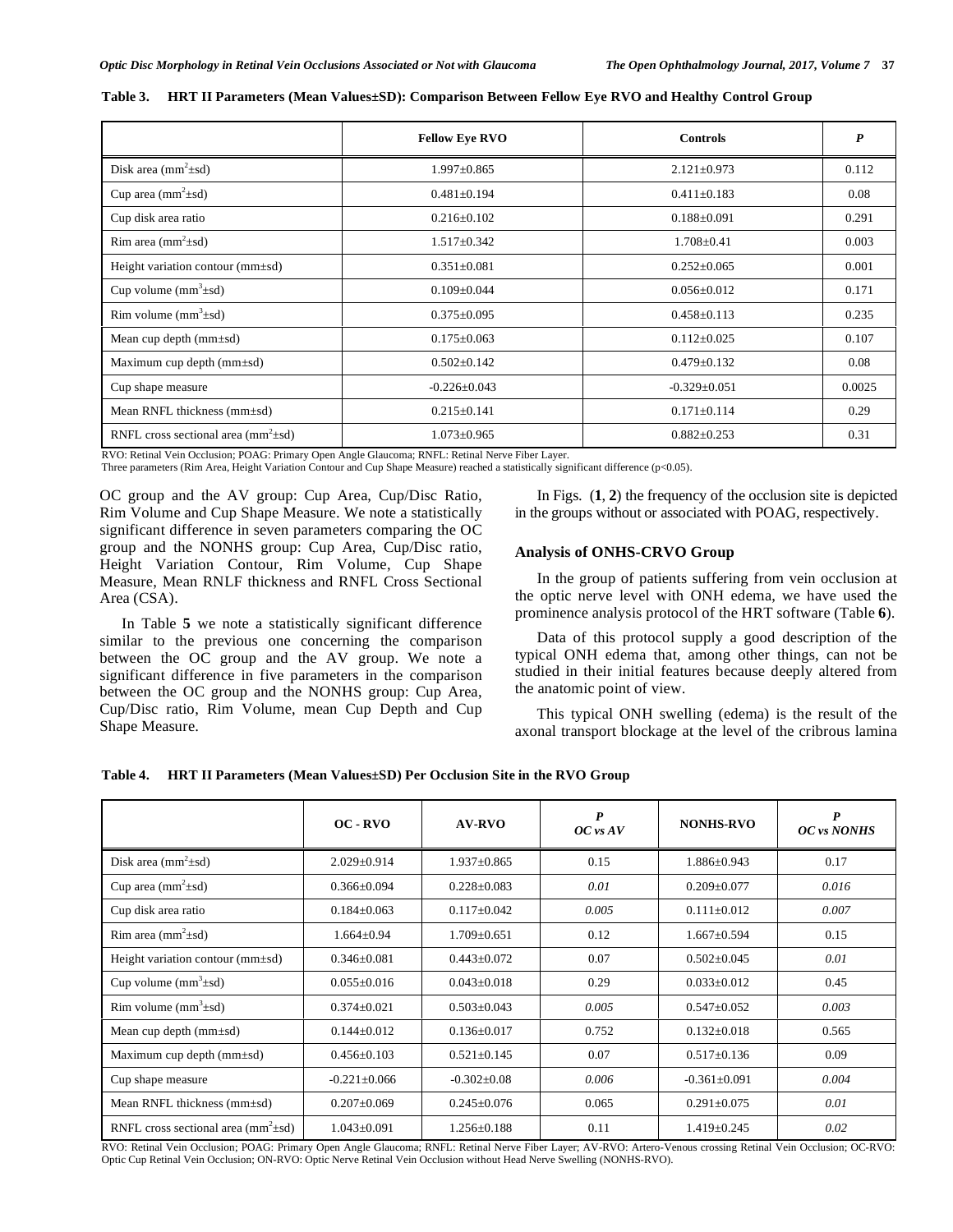| Table 5. |  |  | <b>HRT II Parameters (Mean Values: SD) Per Occlusion Site in the RVO and POAG Group</b> |  |
|----------|--|--|-----------------------------------------------------------------------------------------|--|
|----------|--|--|-----------------------------------------------------------------------------------------|--|

|                                                             | $OC$ - $RVO$                       | <b>AV-RVO</b>                                     | $\boldsymbol{P}$<br>$OC$ vs $AV$ | <b>NONHS-RVO</b>                  | P<br>OC vs NONHS |
|-------------------------------------------------------------|------------------------------------|---------------------------------------------------|----------------------------------|-----------------------------------|------------------|
| Disk area $(mm^2 \pm sd)$                                   | $2.102 \pm 0.876$                  | $1.987 \pm 0.912$                                 | 0.18                             | $1.956 \pm 0.763$                 | 0.157            |
| Cup area $(mm2±sd)$                                         | $0.119 \pm 0.029$                  | $0.787 \pm 0.063$                                 | 0.004                            | $0,765 \pm 0.061$                 | 0.003            |
| Cup disk area ratio                                         | $0.532 \pm 0.09$                   | $0.396 \pm 0.077$                                 | 0.02                             | $0.391 \pm 0.084$                 | 0.035            |
| Rim area $(mm^2 \pm sd)$                                    | $0.983 \pm 0.104$                  | $1.201 \pm 0.187$                                 | 0.13                             | $1.191 \pm 0.163$                 | 0.27             |
| Height variation contour (mm±sd)                            | $0.473 \pm 0.081$                  | $0.534 \pm 0.097$                                 | 0.25                             | $0.513 \pm 0.094$                 | 0.36             |
| Cup volume $(mm3±sd)$                                       | $0.498 \pm 0.094$                  | $0.436 \pm 0.087$                                 | 0.59                             | $0.467 + 0.079$                   | 0.473            |
| Rim volume $(mm^3 \pm sd)$                                  | $0.374 \pm 0.07$                   | $0.554 \pm 0.086$                                 | 0.005                            | $0.523 \pm 0.091$                 | 0.0045           |
| Mean cup depth $(mm \pm sd)$                                | $0.513 \pm 0.101$                  | $0.493 \pm 0.098$                                 | 0.004                            | $0.378 \pm 0.103$                 | 0.006            |
| Maximum cup depth $(mm \pm sd)$                             | $0.922 \pm 0.143$                  | $0.876 \pm 0.107$                                 | 0.08                             | $0.798 \pm 0.123$                 | 0.13             |
| Cup shape measure                                           | $-0.079 \pm 0.013$                 | $-0.167 \pm 0.092$                                | 0.013                            | $-0.154\pm0.084$                  | 0.016            |
| Mean RNFL thickness (mm±sd)                                 | $0.187 \pm 0.096$                  | $0.199 \pm 0.056$                                 | 0.75                             | 0.178                             | 0.432            |
| RNFL cross sectional area ( $mm^2 \pm sd$ )<br>$\mathbf{r}$ | $1.043 \pm 0.141$<br>$\sim$ $\sim$ | $1.167 \pm 0.164$<br>$\mathbf{m}$<br>$\mathbf{v}$ | 0.69<br>$1.77$ m $7.6$ $1.7$     | $1.123 \pm 0.094$<br>$\mathbf{v}$ | 0.475            |

RVO: Retinal Vein Occlusion; POAG: Primary Open Angle Glaucoma; RNFL: Retinal Nerve Fiber Layer; AV-RVO: Artero-Venous crossing Retinal Vein Occlusion; OC-RVO: Optic Cup Retinal Vein Occlusion; ON-RVO: Optic Nerve Retinal Vein Occlusion without Head Nerve Swelling (NONHS-RVO).

or immediately behind. In the CRVOs it indicates that the vein occlusion has caused a serious ischemia in the retrolaminar region with complete blockage of the axoplasmic flow.

## **Table 6. HRT II Parameters (Mean Values±SD) of the Prominence Analysis in the ONHS-RVO Group**

**Area (mm<sup>2</sup>**

| Area aboved curved surface $(mm^2)$       | 0.776    |
|-------------------------------------------|----------|
| Area above reference $(mm^2)$             | 1.626    |
| Mean radius (mm)                          | 0.773    |
| Mean height of contour (mm)               | $-0.131$ |
| Height variation contour (mm)             | 0.567    |
| Volume below reference (mm <sup>3</sup> ) | 0.036    |
| Volume above reference (mm <sup>3</sup> ) | 0.601    |
| Volume below surface (mm <sup>3</sup> )   | 0.192    |
| Volume above surface (mm <sup>3</sup> )   | 0.044    |
| Mean height in contour (mm)               | 0.023    |
| Effective mean height (mm)                | 0.053    |
| Maximun height in contour (mm)            | 0.139    |
| Third moment in contour                   | $-0.109$ |
| Mean variability                          | 0.033    |

 A recent study [13] has compared the diameters and disc area of RVO fellow eyes with optical coherence tomography (OCT), concluding that optic disc parameters in RVO fellow eyes were not different from normal subjects.

 Recently data of the Ocular Hypertension Treatment Study (OHTS) [14] have been analysed. Twenty-six RVOs - 5 branch, 14 central, and 7 hemicentral RVOs - were confirmed in 23 participants (15 observation and 8 medication). The 10-year cumulative incidence of RVO was 2.1% in the observation group and 1.4% in the medication group. At baseline, participants who later developed a RVO

## **DISCUSSION**

## **Comparison Between RVO-Group and Healthy Subjects**

 Several studies in literature tried to study a possible relationship between disc morphology and RVO [9-12].

 At the basis of these studies there was the idea to compare the fellow eye of subjects suffering from vein occlusions with a control group of healthy eyes. These studies concluded that there was no statistically significant difference between the two groups and, for this reason, that the cup/disc ratio can't be predictive of a RVO development.



**Fig. (1).** Frequency of the occlusion sites of RVO group without POAG.



**Fig. (2).** Frequency of the occlusion sites of RVO group with POAG.

**) 1.875**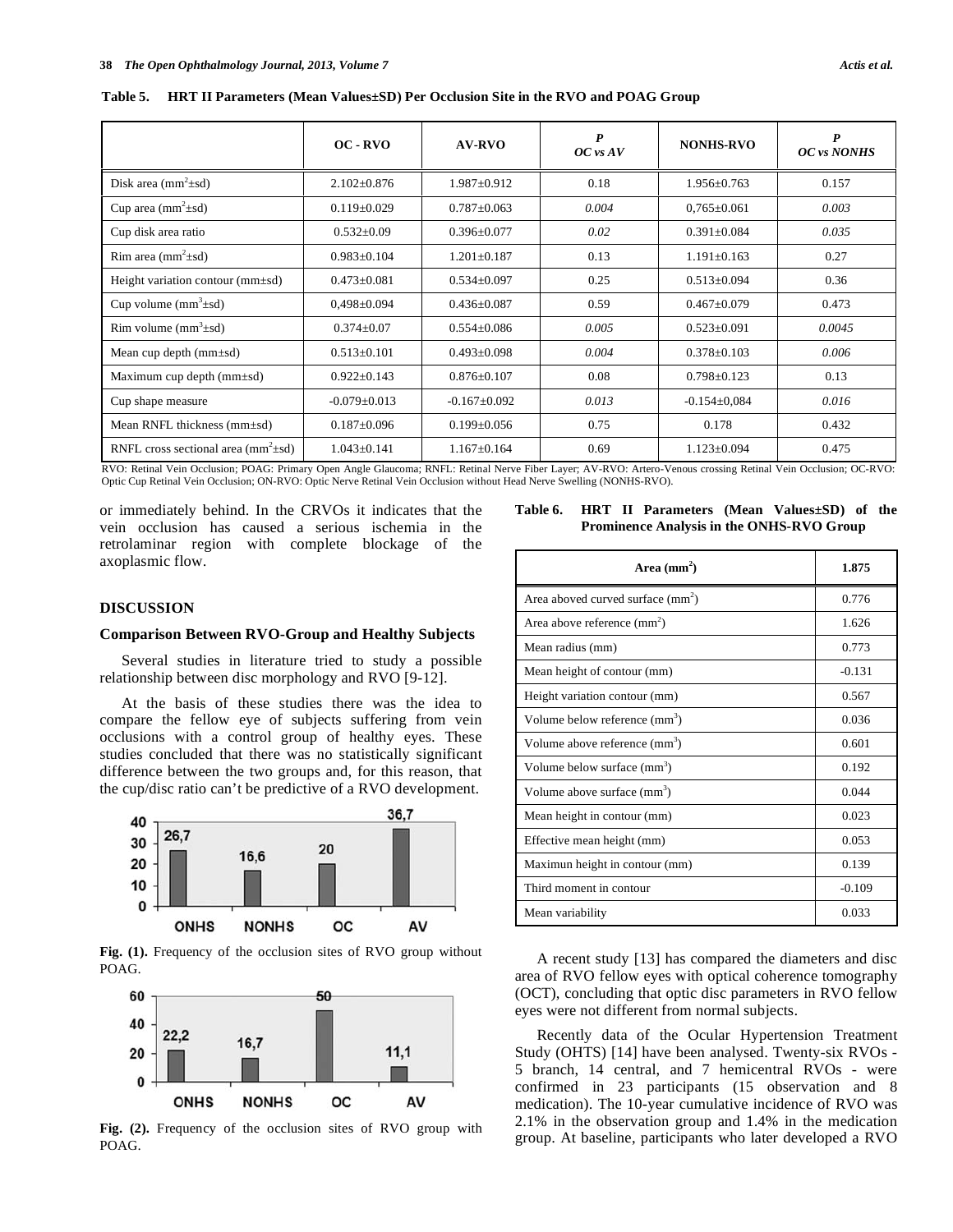were significantly older and had greater vertical cup-to-disc ratios.

 Furthermore in a recent paper Citirik *et al*. [15] investigated optic disk topography parameters of patients with BRVO using HRT. A relationship between BRVO and various optic disk parameters was found. They found optic disc parameters to differ significantly between affected and unaffected fellow eyes or control eyes but not between unaffected fellow eyes and control eyes.

 In our study, comparing fellow eyes of patients with RVO with control healthy eyes, no statistically significant differences emerged concerning the cup/disc ratio. Three HRT parameters showed a statically significant difference.

 The fellow eyes of the patients suffering from RVO presented a smaller rim area in comparison with the healthy ones, a wider variation range of the contour line profile height and a significant difference of the cup shape measure, parameter which expresses the overall form of the excavation.

 The great difference in the cup shape measure indicates that these discs present a different spatial configuration when compared to normal discs and this is surely stimulating for further studies.

## **Comparison of HRT Parameters in Relation to Occlusion Sites**

 The importance to subdivide vein occlusions on the basis of the occlusion site and to study the features of the ONH with regard to this aspect is due to Beaumont [8, 16].

 He concluded that optic cup and optic nerve-sited RVO without ONHS are associated with raised IOP. In contrast, glaucomatous optic disc cupping seems to be important in the OC-RVO group only. IOP, optic disc cupping and POAG diagnosis do not seem significantly linked to the development of AV-RVO or when the occlusion occurs within the optic nevre in association with ONHS [8].

 The classification of the RVOs on the basis of the occlusion site separates some groups which are different in a significant way for some morphologic features and for ocular variables.

 As deducible from Table **1**, the most frequent occlusion site in the not glaucomatous patients group is at the level of an **arteriovenous crossing** ( $p < 0.05$ ) while this site is the less frequent in the group of patients suffering from glaucoma.

 The diagnosis of occlusion at the level of this site is very easy with fluorescein angiography. A thickened arteriolar wall can compress and narrow the vein lumen at the level of a crossing, predisposing to a RVO. Hence, the factors which cause pathology of the arteriolar wall in a selective way should be those closely associated to the occlusion in this site. Already Beaumont has established a relationship between the arterial hypertension and the cigarette smoke with RVO [8]. In general the risk factors for RVO are similar to those for cardiovascular pathologies [17, 18].

 The mean IOP in the group of patients suffering from AV-RVO was 15,5±2,2 mmHg which was not statistically significant when compared to the control group of healthy eyes (mean IOP  $15,1\pm1,7$  mmHg).

 In the group of patients suffering from POAG the most frequent occlusion site is at the level of the **optic cup (OC-RVO)** (p<0.05) **(**Table **1**). It could sometimes be difficult to make a differential diagnosis with the optic nerve occlusions without papilla edema since the hemorrhages can obscure the exact occlusion site. In these cases the aspect of the papillary vein, where it crosses the optic disc floor, is important to carry out a correct diagnosis. A papillary vein narrowed in this site represents a OC-RVO while a dilated vein suggests an occurred occlusion inside the nerve itself. The mean IOP level in the group OC-RVO was 18,9±5,2 mmHg, higher  $(p<0.05)$  in comparison with the healthy controls and with all

 The close association between POAG, IOP increase and OC-RVO is quite predictable.

other subgroups of occlusion.

 The OC-RVO group is that with the higher mean age (71,2 years followed by the group AV RVO with 68,2 years). The age increase is associated also to the higher IOP values and to the POAG incidence increase as deducible from literature [2,3].

 In the RVO group without POAG, the subgroup OC-RVO has shown several HRT parameters altered in a significant way in comparison with the other subgroups: a higher cup area and cup/disc area ratio, a lower rim volume and a different cup shape measure in comparison with the AV and NONHS sites. In particular, in comparison with the NONHS group, an important difference occurred also for the fibres parameters and the height variation contour.

 Also in the RVO group with POAG significant differences have been surveyed in the HRT parameters between the OC-RVOs and the other occlusion sites.

 Hayreh [19] didn't recognize that a vein occlusion at the disc level can represent a different entity from other occlusions. Many years later Beaumont [8] proved that a diagnosis of optic disc occlusion can be made and has a great clinical utility. Lindblom [20] studied the incidence of vein occlusions in patients with POAG diagnosis remarking that the occlusion localizes, almost without exceptions, at the optic disc level. In a study with more than 10 years of follow up Lindbolm himself excluded an association between AV-RVO and POAG.

 In 1957 Dobree [21] was the first to describe the occlusion mechanism of a vein at the optic disc level in case of glaucoma. A wide pot-excavation implies a stretching and a weakening of the vein wall which loses the support and the protection of the optic nerve tissue becoming more susceptible to the mechanical stroke of a high IOP.

 For this reason, we believe that the OC-RVO occurrence requires a very good tonometric compensation and imposes a further reduction of the target IOP previously estimated for that patient. This protects the patient also from a contralateral occlusion.

 In the NONHS-CRVO group the main features are the incoming dilated vein in the nervous tissue, the absence of edema and of papilla swelling on the retinal plane. The average IOP level in this group didn't show differences with the control group  $(p<0.05)$ . The HRT parameters were not significantly different compared to the AV group, while they showed a lot of differences with the OC group.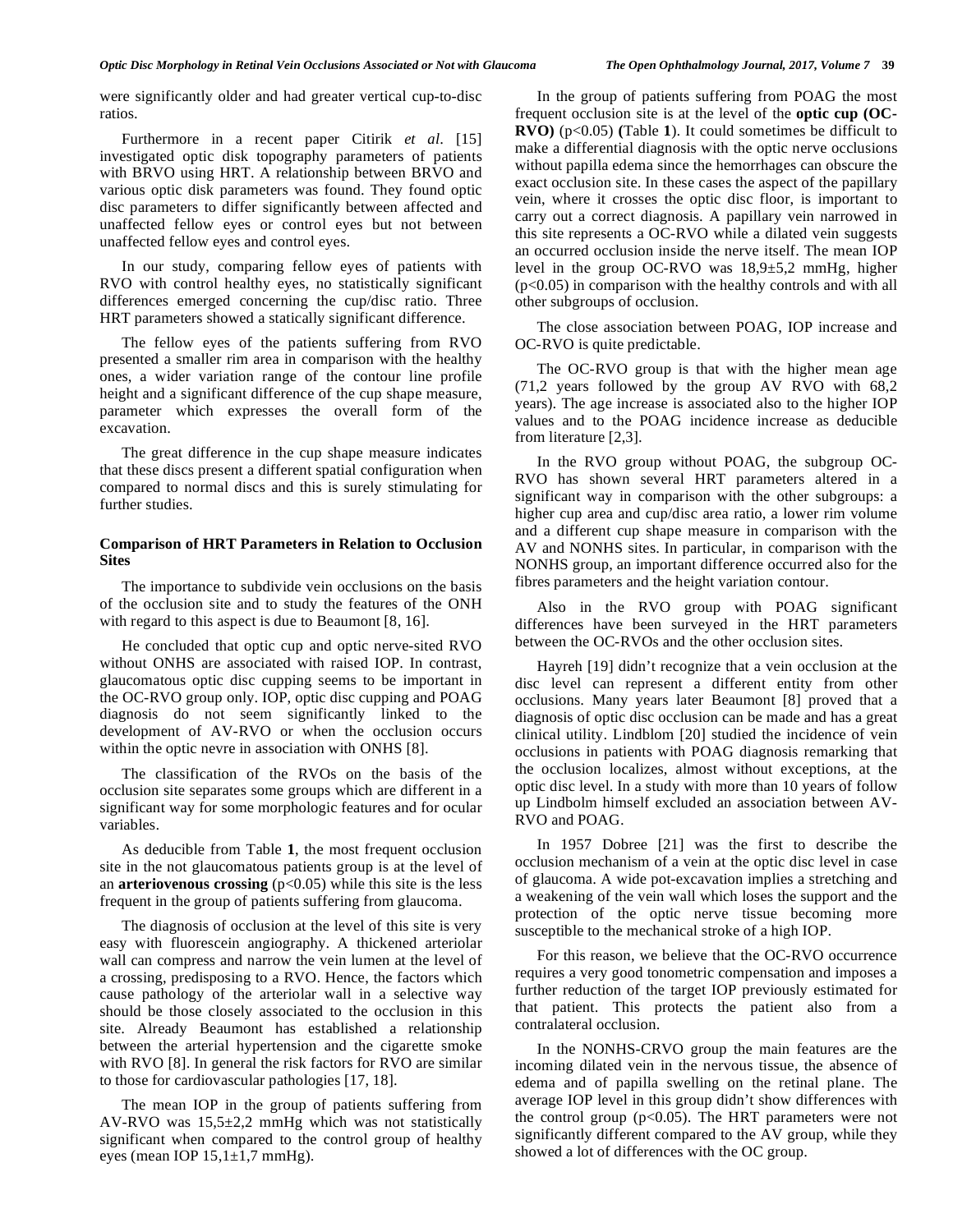Beaumont [8] found a weak association between this form and POAG, supposing that in this disease a backwards displacement of the lamina cribrosa occurs. The lamina cribrosa should be the site where the vein occludes to determine the clinical manifestation. The misalignment of the lamina holes would narrow and angle the vessels through the lamina itself. Our survey included a limited number of patients in whom these associations are not evident. Nevertheless, the optic disc diameter was smaller in comparison with all the subgroups, even not reaching statistical significance in all parameters (Tables **4** and **5**). A narrowing of the scleral channel could have a role with the occlusion at the lamina cribrosa level. Also in this group we believe that a frequent measurement of the IOP is important, reducing further the estimated target IOP.

## **Analysis of ONHS-CRVO Group**

 At the end of the discussion it worth to mention the cases of optic nerve head swelling (ONHS) in which we used the HRT prominence analysis protocol. In this group mean age was inferior in comparison with the other groups.

 Many authors wrote different definitions and terms for these forms [22], better known as "papillophlebitis". The terminology suggests a phlogosis of the optic nerve or of the vein in the nerve context, even if significant evidences supporting this hypothesis have not been found yet.

## **CONCLUSIONS**

 Our study has got several limitations, particularly a small group of patients. This study will be widened in the involved patients number, using also other methods to evaluate disc morphology.

 Our study highlighted how fundamental is to subdivide and classify the RVOs on the basis of the occlusion site. The particular anatomic site of the occlusion determines which factors, like a pathology of the vascular wall and the IOP, have a significant effect on the wall of the vein in that point. While the more frequent occlusion site is the arteriovenous crossing in the non glaucomatous eyes suffering from RVO, the occlusion is localized at the level of the optic disc excavation in half of the glaucomatous eyes of this study. In these occlusions we have observed the presence of several altered HRT morphologic parameters beside a higher IOP level. For this reasons an increased IOP and the glaucomatous cup can be associated with the forms defined OC-RVO.

 In the RVO group a statistically significant difference was found  $(p<0.05)$  in four parameters in the comparison between the OC group and the AV group: Cup Area, Cup/Disc Ratio, Rim Volume and Cup Shape Measure, in seven parameters comparing the OC group and the NONHS group: Cup Area, Cup/Disc ratio, Height Variation Contour, Rim Volume, Cup Shape Measure, Mean RNLF thickness and RNFL Cross Sectional Area (CSA).

 In the RVO with POAG group we note a statistically significant difference similar to the previous one concerning the comparison between the OC group and the AV group. We note a significant difference in five parameters in the comparison between the OC group and the NONHS group: Cup Area, Cup/Disc ratio, Rim Volume, mean Cup Depth and Cup Shape Measure.

 In conclusion, the classification on the basis of the occlusion site could positively contribute in lowering the confusion that may arise from the classical subdivision between central vein and branch occlusions, helping in reducing the erroneous diagnosis, creating a logic support on which research on causal factors and the possible associations with the risk factors can be based on.

## **CONFLICT OF INTEREST**

 The authors confirm that this article content has no conflict of interest.

## **ACKNOWLEDGEMENTS**

Declared none.

#### **REFERENCES**

- [1] Hahn P, Fekrat S. Best practices for treatment of retinal vein occlusion. Curr Opin Ophthalmol 2012; 23(3): 175-81.
- [2] Tuulonen A, Airaksinen PJ, Erola E, *et al*. The finnish evidencebased guideline for open angle glaucoma. Acta Ophthalmol Scand 2003; 81: 3-18.
- [3] European Glaucoma Society. Terminology and Guidelines for Glaucoma. 3rd ed. Dogma Editrice, Savona (Italia) 2008.
- [4] Chauhan BC, Mikelberg FS, Balaszi AG, Le Blanc RP, Leske MR, Trope GE. Canadian glaucoma study: risk factors for the progression of open angle glaucoma. Arch Ophthalmol 2008; 126(8): 1030-6.
- [5] Kim MJ, Woo SJ, Park KH, Kim TW. Retinal nerve fiber layer thickness is decreased in the fellow eyes of patients with unilateral retinal vein occlusion. Ophthalmology 2011; 118(4): 706-10.
- [6] Sonsjö B, Dokmo Y, Krakau T. Disc haemorrhages, precursors of open angle glaucoma. Prog Retin Eye Res 2002; 21(1): 35-56.
- [7] Sonnsjö B, Krakau CE. Arguments for a vascular glaucoma etiology. Acta Ophthalmol 1993; 71(4): 433-44.
- [8] Beaumont PE, Kang HK. Clinical characteristics of retinal venous occlusions occurring at different sites. Br J Ophthalmol 2002; 86(5): 572-80
- [9] Iester M, Mikelberg FS, Courtright P, Drance SM. Correlation between the visual field indices and Heidelberg retina tomograph parameters. J Glaucoma 1997; 6(2): 78-82.
- [10] Strahlman ER, Quinlan PM, Enger C, Elman MJ. The cup-to-disc ratio and central retinal vein occlusion. Arch Ophthalmol 1989; 107(4): 524-5.
- [11] Mansour AM, Walsh JB, Henkind P. Optic disc size in central retinal vein occlusion. Ophthalmology 1990; 97(2):165-6.
- [12] Ravalico G, Battaglia Parodi M. Cup/disc ratio in branch retinal vein occlusion. Ophthalmologica 1991; 203(2): 53-6.
- [13] Wanichwecharungruang B, Jaksataphorn P, Yuttitham K, Vanichvaranont S, Harncharoen K. Optic disc area and diameter of the central retinal vein occlusion fellow eyes, determined by optical coherence tomography. J Med Assoc Thai 2011; 94(Suppl 2): S76- 80.
- [14] Barnett EM, Fantin A, Wilson BS, Kass MA, Gordon MO. Ocular Hypertension Treatment Study Group. The incidence of retinal vein occlusion in the ocular hypertension treatment study. Ophthalmology 2010;117(3): 484-8.
- [15] Citirik M, Sonmez K, Simsek T, Unal M. Optic disk analysis with heidelberg retina tomography in patients with branch retinal vein occlusion. Retina 2012; 32(5): 985-9.
- [16] Beaumont PE, Kang HK. Cup-to-disc ration, intraocular pressure and primary open angle glaucoma in retinal venous occlusion. Ophthalmology 2002; 109(2): 282-6
- [17] Călugăru D. Risk factors in central retinal vein occlusion. Otalmologia 2001; 55(2): 27-37.
- [18] Glacet-Bernard A, Coscas G, Pournaras CJ. Preconceived ideas, paradoxes, and new concepts in retinal vein occlusion. J Fr Ophtalmol 2011; 34(8): 583-8.